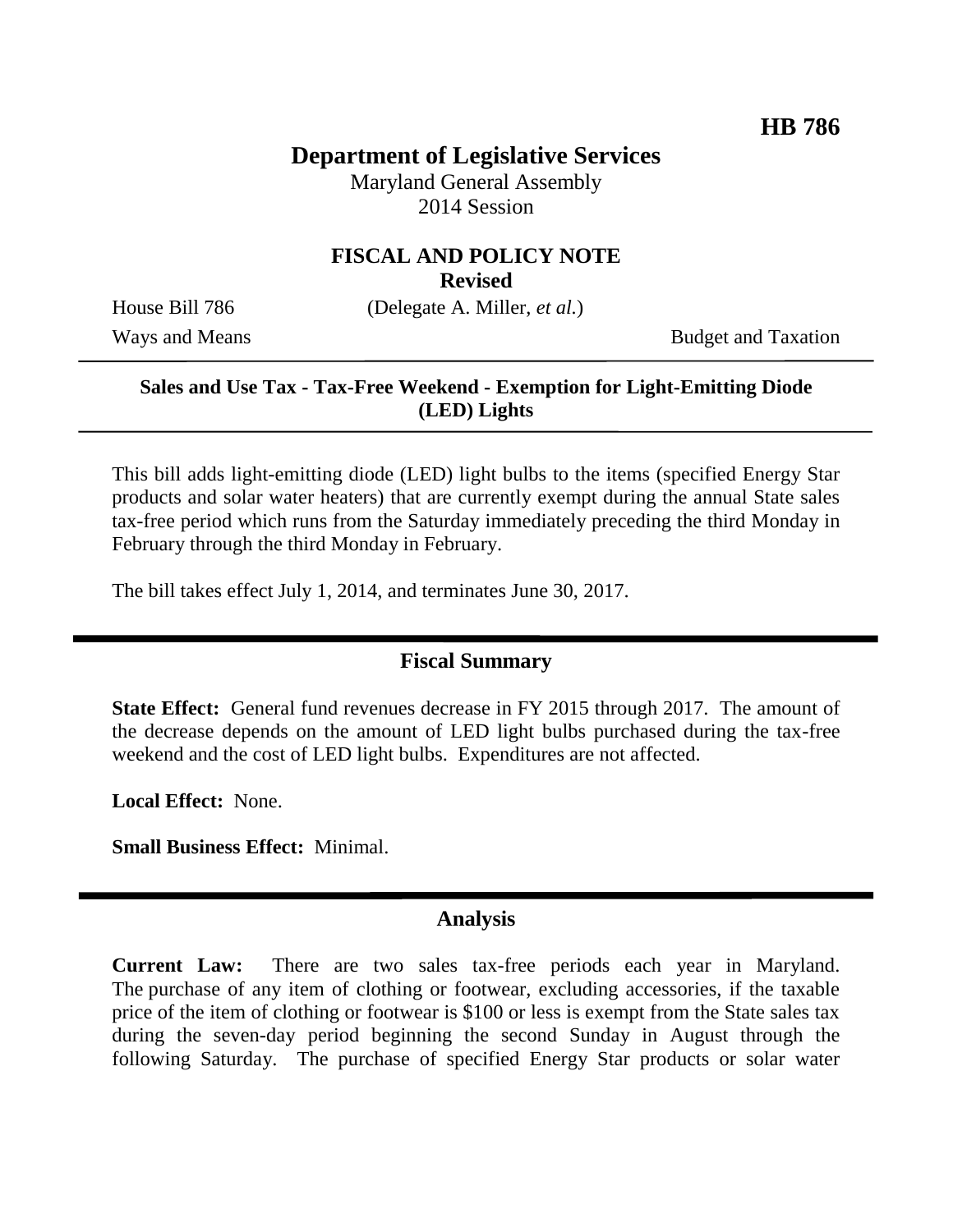heaters made on the Saturday immediately preceding the third Monday in February through the third Monday in February are also exempt from the State sales tax.

The State sales and use tax rate is 6%, except for the sale of alcoholic beverages, which are taxed at a rate of 9%.

**Background:** The sales and use tax is the State's second largest source of general fund revenue, accounting for approximately \$4.2 billion in fiscal 2014 and \$4.4 billion in fiscal 2015, according to the December 2013 revenue forecast. **Exhibit 1** shows the sales and use tax rates in surrounding states and the District of Columbia.

| <b>Exhibit 1</b><br>Sales and Use Tax Rates in Maryland and Surrounding States |                                                                    |  |
|--------------------------------------------------------------------------------|--------------------------------------------------------------------|--|
| Delaware                                                                       | $0\%$                                                              |  |
| District of Columbia                                                           | 5.75%                                                              |  |
| Maryland                                                                       | 6%<br>9% for alcoholic beverages                                   |  |
| Pennsylvania                                                                   | 6% plus 1% or 2% in certain local jurisdictions                    |  |
| Virginia <sup>*</sup>                                                          | 5.3%; 2.5% for food, both rates include 1% for local jurisdictions |  |
| West Virginia                                                                  | $6\%$ ; 1% for food                                                |  |

\*An additional State tax of 0.7% is imposed on sales in localities in Northern Virginia and the Hampton Roads region.

The following is a brief history of tax-free holidays in Maryland:

- Chapter 576 of 2000 exempted from the sales and use tax the sale of clothing or footwear (except accessories) for the week of August 10 through August 16, 2001, if the taxable price of the item of clothing or footwear was less than \$100.
- Chapter 191 of 2005 exempted from the sales and use tax the sale of clothing or footwear (except accessories) for the period of August 23 through August 27, 2006, if the taxable price of the item of clothing or footwear was \$100 or less.
- Chapter 6 of the 2007 special session created two annual sales tax-free periods one in February for the purchase of specified Energy Star products or solar water heaters; and one in August for the purchase of any item of clothing or footwear, excluding accessories, if the taxable price of the item of clothing or footwear is \$100 or less.